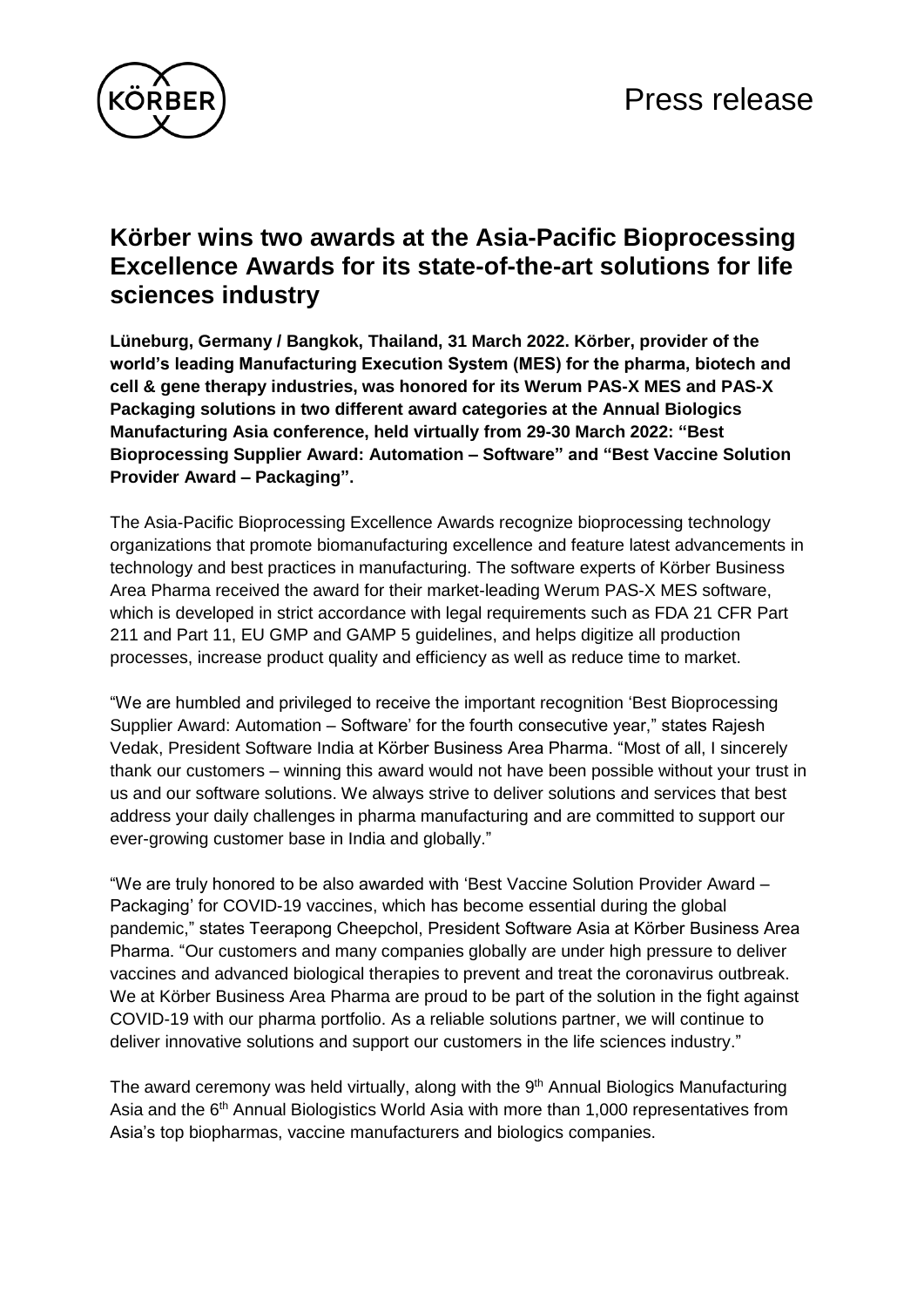**Photo**



Rajesh Vedak, President Software India, Körber Business Area Pharma, receives the award at the virtual award ceremony.



Teerapong Cheepchol, President Software Asia, Körber Business Area Pharma, receives the award for the fourth consecutive year during the virtual award ceremony.

## **About Körber**

The Körber Group is an international technology group with around 10,000 employees at more than 100 locations worldwide, all bound by the same common goal: By uniting under a single brand, // Working in partnership, we are driven by an entrepreneurial spirit to turn our collective expertise into value for our customers. In the Business Areas Digital, Pharma, Supply Chain, Tissue and Tobacco, we offer products, solutions and services that inspire. Our Business Area Pharma offers a portfolio of integrated services that provides our customers with a decisive competitive advantage along the entire value chain of pharmaceutical product development. Our software solutions support pharmaceutical enterprises with the digitization of their pharma-, biotech-, cell and gene therapy manufacturing processes. The Werum PAS-X MES Suite is recognized as the world's leading Manufacturing Execution System for pharma, biotech and cell & gene. Our Werum PAS-X Intelligence Suite accelerates product commercialization with data analytics and AI solutions and uncovers hidden business value. [www.koerber-pharma.com](http://www.koerber-pharma.com/)

2